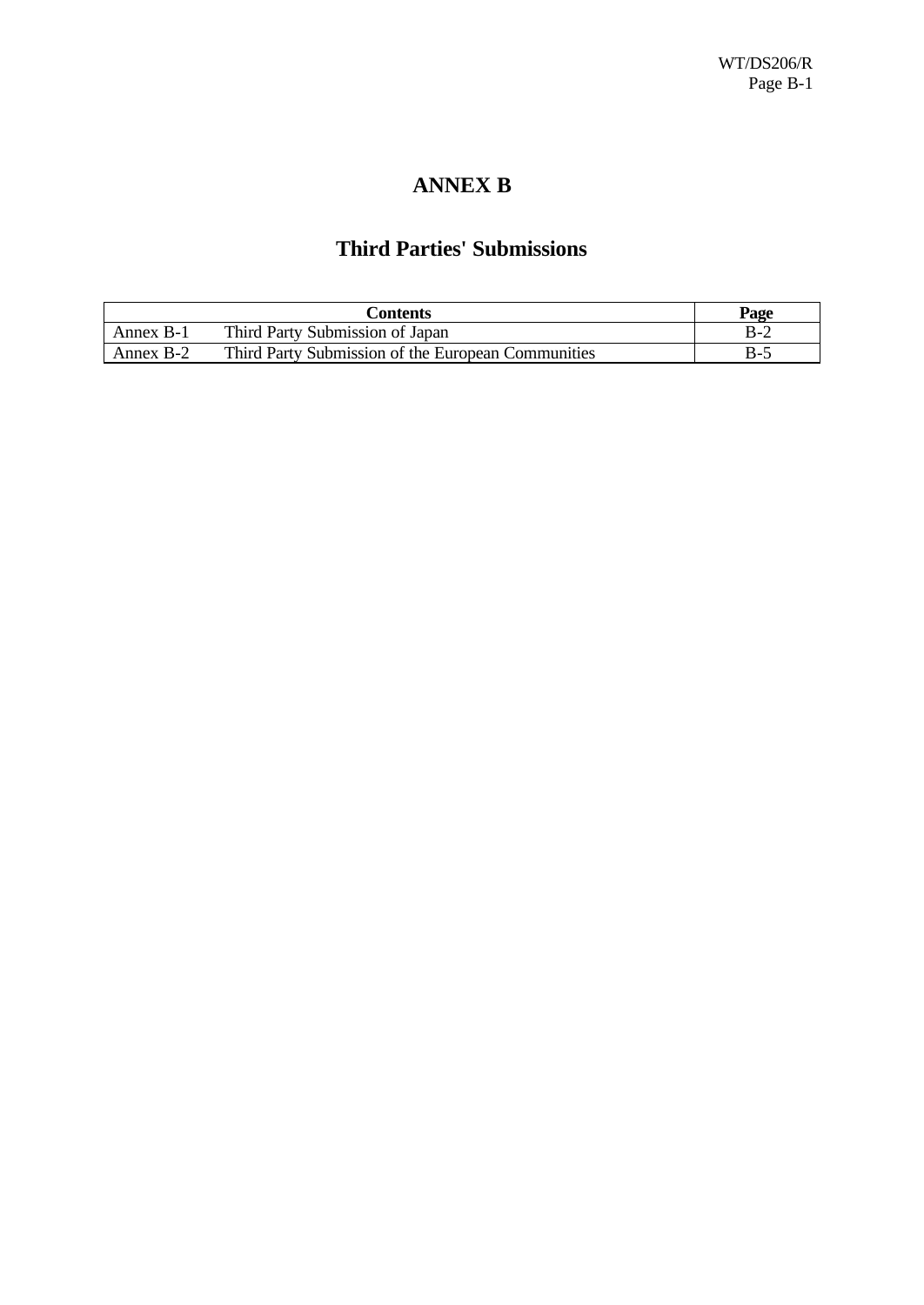## **ANNEX B-1**

# THIRD PARTY SUBMISSION OF JAPAN

### (17 December 2001)

1. India claims that the US Investigating Authority should not have used "total facts available" when it could have used "partial facts available" and respondent's actual data on its US sales.<sup>1</sup> This claim is governed by Article 6.8 of the Agreement on Implementation of Article VI of GATT 1947 (the "Agreement"), which establishes the exclusive conditions in which an investigating authority may use "facts available." The Panel in *Argentina – Ceramic Tiles from Italy* noted the exclusive nature of Article 6.8:

[A]n investigating authority may disregard the primary source information and resort to the facts available *only* under the specific conditions of Article 6.8 and Annex II of the AD Agreement. Thus, an investigating authority may resort to the facts available *only* where a party: (i) refuses access to necessary information; (ii) otherwise fails to provide necessary information within a reasonable period; or (iii) significantly impedes the investigation. <sup>2</sup>

Pursuant to Article 6.8, Annex II of the Agreement elaborates on the circumstances in which an investigating authority may use facts available.

2. Japan takes no position on the ultimate conclusion whether the Investigating Authority's use of facts available, in the specific circumstances of this case, is consistent with the Agreement. Japan notes, however, that in the course of defending its anti-dumping measures the United States has raised several troubling legal arguments. In the interests of the sound interpretation of the Agreement, Japan respectfully submits the following comments about the construction of Annex II of the Agreement.

#### A. INVESTIGATING AUTHORITIES MUST CONSIDER DATA SUBMITTED BY A RESPONDENT WHENEVER SUCH DATA CONFORMS WITH ANNEX II, PARAGRAPH 3

3. Paragraph 3 of Annex II provides that "[a]ll information" that meets four conditions "should be taken into account." The United States argues this paragraph is not mandatory. According to the United States, an investigating authority is free to disregard actual data submitted by a respondent in favour of allegations made in the petition or other "facts available," even when the data submitted meets all four conditions of Paragraph 3.<sup>3</sup> Japan respectfully submits that this view is incorrect for several reasons.

4. *First,* this view assumes that the word "should" is hortatory, not mandatory. However, the word "should" is often used in a mandatory sense. For example, the Appellate Body found the word

l

<sup>&</sup>lt;sup>1</sup> See Indian Submission, para. 1.

<sup>2</sup> *Argentina – Definitive Anti-Dumping Measures on Imports of Ceramic Floor Tiles from Italy*, Report of the Panel, WT/DS189/R*,* at para. 6.20 (emphasis added; internal footnote omitted).

<sup>3</sup> *See* US Submission, paras. 103-07.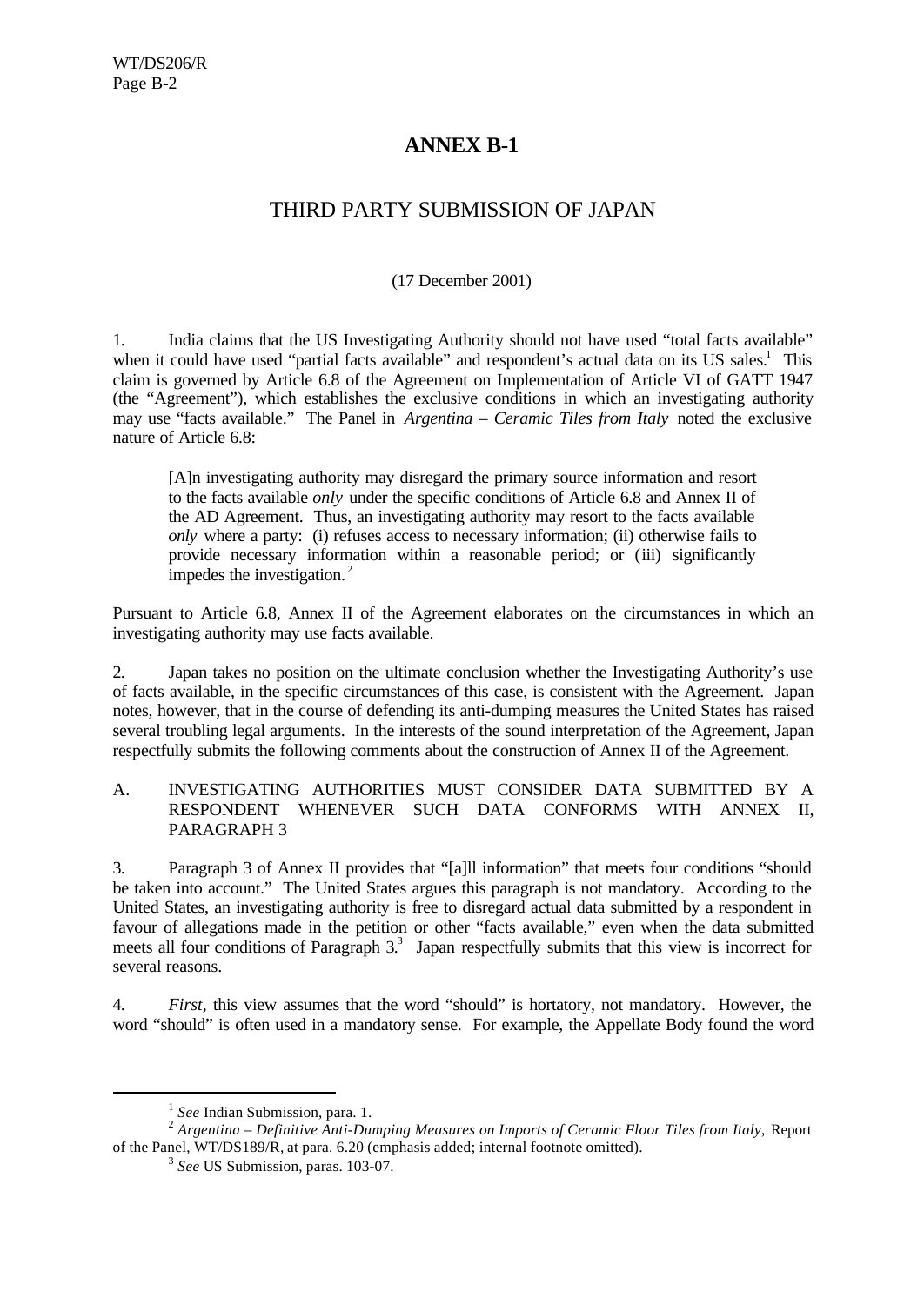"should" in Article 13.1 of the Dispute Settlement Understanding to be "used in a normative, rather than a merely exhortative, sense" such that it creates "a duty and an obligation" on Members.<sup>4</sup>

5. *Second,* this view disregards the context of Annex II, Paragraph 3. The Annex arises out of Article 6.8, which provides in relevant part, "The provisions of Annex II *shall* be observed in the application of this paragraph." The mandatory language in Article 6.8 supports a mandatory construction of Annex II, Paragraph 3. Indeed, based on this reasoning, another Panel concluded that the use of the word "shall" in Article 6.7 of the Agreement warranted a mandatory construction of the word "should" in Annex I.<sup>5</sup>

6. *Finally,* this view is inconsistent with the decision of the Appellate Body in *United States – Hot-Rolled Steel from Japan*. The Appellate Body emphasized that investigating authorities are "directed" to use data submitted by a respondent that satisfies Paragraph 3 of Annex II: "In our view, it follows that if these conditions are met, investigating authorities are *not* entitled to reject information submitted, when making a determination."<sup>6</sup> Thus, the Appellate Body has considered the exact provision at issue and found it to be mandatory.

### B. INVESTIGATING AUTHORITIES ARE PROHIBITED FROM DISREGARDING INFORMATION SUBMITTED BY A RESPONDENT THAT IS COOPERATING TO THE BEST OF ITS ABILITY

7. Paragraph 5 of Annex II provides, "Even though the information provided may not be ideal in all respects, this should not justify the authorities from disregarding it, provided the interested party has acted to the best of its ability." Once again, the United States claims that the word "should" in this context is not mandatory. <sup>7</sup> That is, the United States asserts that investigating authorities *may* disregard information submitted even when the respondent "has acted to the best of its ability."

8. However, as mentioned, contrary to the US view, the word "should" may be mandatory and often is mandatory as used in Annex II of the Agreement. The US view is also inconsistent with the statement of the Appellate Body that "paragraph 5 of Annex II *prohibits* investigating authorities from

Paragraph 2 of Annex I provides that exporting Members "should" be informed of the inclusion of nongovernmental experts in a verification team. It does not provide that exporting Members "shall" be so informed. Although the word "should" is often used colloquially to imply an exhortation, it can also be used "to express a duty [or] obligation" (See The Concise Oxford English Dictionary, Clarendon Press, 1995, page 1283). Since Article 6.7 provides in relevant part that the provisions of Annex I "shall" apply, we see no reason why Annex I (2) should not be interpreted in the mandatory sense. In our view, a hortatory interpretation of the provisions of Annex I would be inconsistent with Article 6.7. Furthermore, Guatemala has not argued that paragraph 2 of Annex I is merely hortatory. Accordingly, we proceed on the basis that paragraph 2 of Annex I should be interpreted in a mandatory sense.

*See also Ceramic Tiles*, at 6.21, 6.50, 6.74, 6.79 (concluding, without specific analysis of the word "should," that Argentina violated Annex II, Paragraph 6 of the Anti-Dumping Agreement).

<sup>6</sup> *United States – Anti-Dumping Measures on Certain Hot-Rolled Steel Products from Japan*, Report of the Appellate Body, WT/DS184/AB/R, AB-2001-2, para. 81 (emphasis in original).

7 *See* US Submission, paras. 104-11.

l

<sup>&</sup>lt;sup>4</sup> *Canada – Measures Affecting the Export of Civilian Aircraft*, Report of the Appellate Body, WT/DS70/AB/R, AB-1999-2, para. 187; *accord United States – Tax Treatment for Foreign Sales Corporations*, Report of the Appellate Body, WT/DS108/AB/R, AB-1999-9, para. 111 n. 124 ("In our view, many binding legal texts employ the word 'should' and, depending on the context, the word may imply either an exhortation or express an obligation.").

<sup>5</sup> *See Guatemala – Definitive Anti-Dumping Measures on Grey Portland Cement from Mexico II*, Report of the Panel, WT/DS156/R, para. 8.196 n. 854. The Panel stated: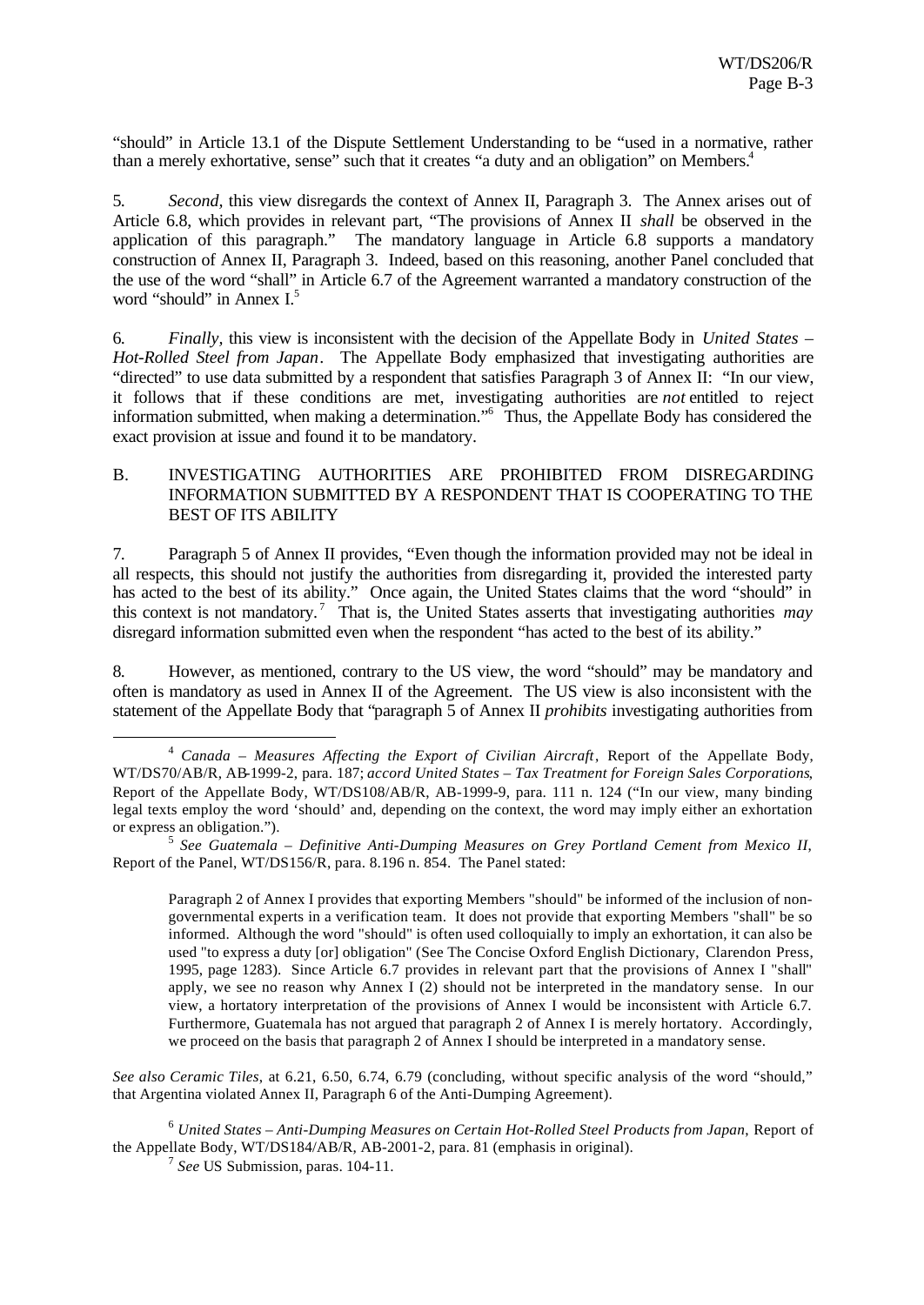discarding information that is 'not ideal in all respects' if the interested party that supplied the information has, nevertheless, acted 'to the best of its ability'." The use of the word "prohibits" indicates that the Appellate Body clearly regards paragraph 5 as establishing a mandatory legal duty.<sup>8</sup>

#### **CONCLUSION**

9. Japan respectfully urges the Panel to analyze the issues raised by India in light of the legal reasoning set forth above. Specifically, India's claim concerning the use of facts available should be examined under the strict rule that facts available can *only* be used where the conditions of Article 6.8 and Annex II are fully satisfied.

l

<sup>8</sup> *Hot-Rolled Steel from Japan*, para. 100.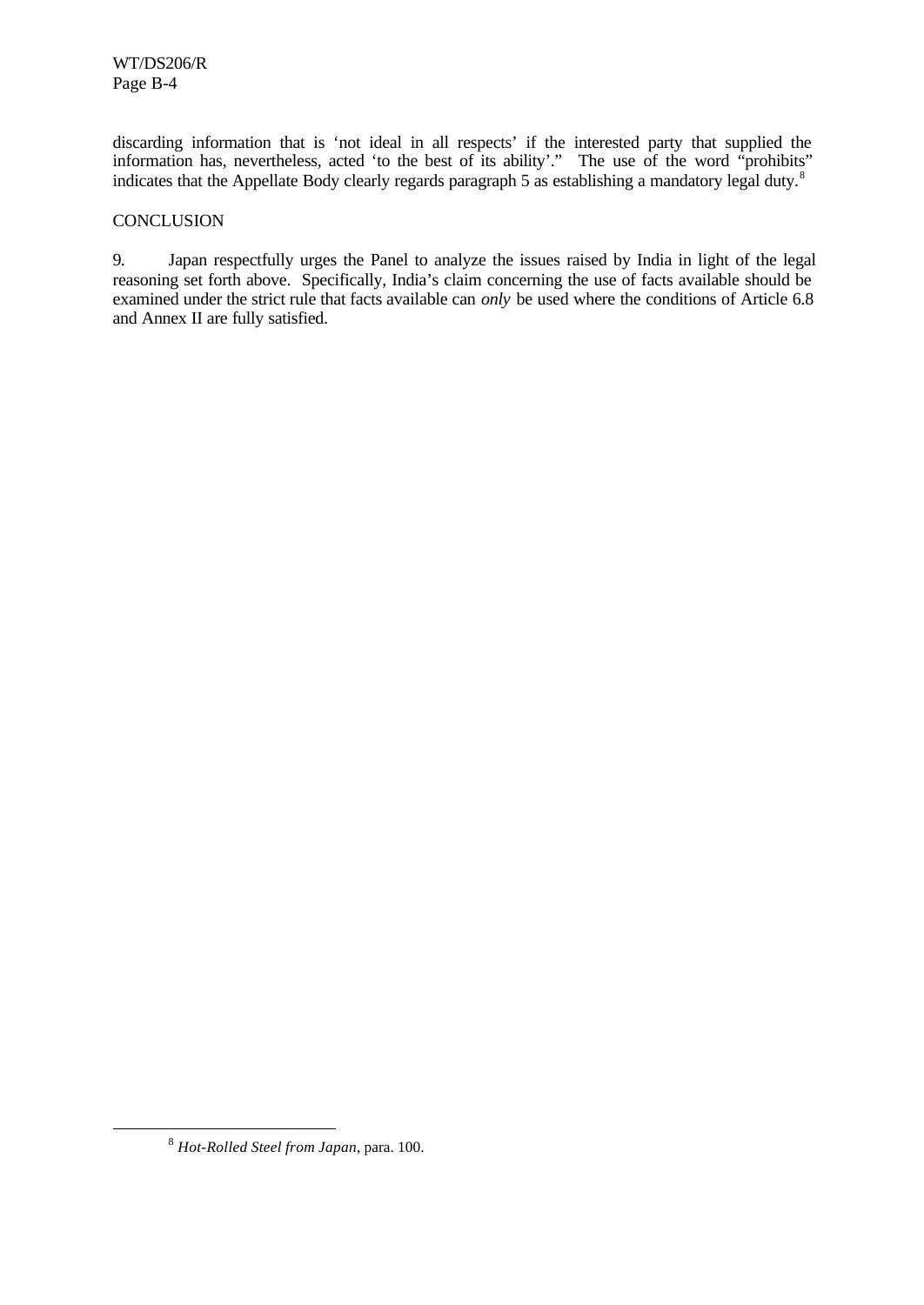### **ANNEX B-2**

### THIRD PARTY SUBMISSION OF THE EUROPEAN COMMUNITIES

### (17 December 2001)

#### **1. INTRODUCTION**

1. The European Communities welcomes this opportunity to present its views in this proceeding brought by India against the United States' imposition of anti-dumping and countervailing measures on Steel Plate from India. India argues that in imposing such measures, the United States has acted inconsistently with the *Agreement on Implementation of Article VI of the General Agreement on Tariffs and Trade* (hereinafter the "*Anti-Dumping Agreement*").

2. India has alleged that the United States has acted inconsistently with *inter alia* Article 6.8 and Annex II of the *Anti-Dumping Agreement*. While the European Communities is not in a position to asses the factual circumstances surrounding the imposition of measures in the present dispute, it does have a systemic concern in the interpretation of the *Anti-Dumping Agreement*. Accordingly, the European Communities will concentrate its submission on the interpretation of Article 6.8 and Annex II of the *Anti-Dumping Agreement*. It shall also briefly address the interpretation of Article 15 of the *Anti-Dumping Agreement*.

#### **2. APPLICATION OF "FACTS AVAILABLE"**

3. India challenges the United State's practice of refusing to take account of all data supplied by an exporter where part of the data supplied is rejected as being inadequate. India challenges the United States' application of this practice in its anti-dumping measures on steel plate from India, and the relevant sections of the US Tariff Act of 1930 which allegedly make provision for the rejection complained of. India alleges that the specific actions of the United States and its legislation are inconsistent with Article 6.8 of the *Anti-Dumping Agreement* and Annex II thereof.

4. While the European Communities will not comment upon the application of Article 6.8 and Annex II to the particular circumstances of this dispute, the question of whether these provisions permit an investigating authority to refuse to take account of all data where part of the data has been rejected as inadequate raises important systemic issues.

5. The *Anti-Dumping Agreement* establishes a balance between the right of importing WTO Members to apply anti-dumping measures and the interests of exporting WTO Members not to have measures applied in an arbitrary or unreasonable manner in any particular case. The *Anti-Dumping Agreement* aims at ensuring that anti-dumping measures are based on as accurate information as possible. The Appellate Body has recently had occasion to underline the importance of this equilibrium, specifically in the context of Article 6.8 and Annex II:

We, therefore, see paragraphs 2 and 5 of Annex II of the *Anti-Dumping Agreement* as reflecting a careful balance between the interests of investigating authorities and exporters. In order to complete their investigations, investigating authorities are entitled to expect a very significant degree of effort – to the "best of their abilities" – from investigated exporters. At the same time, however, the investigating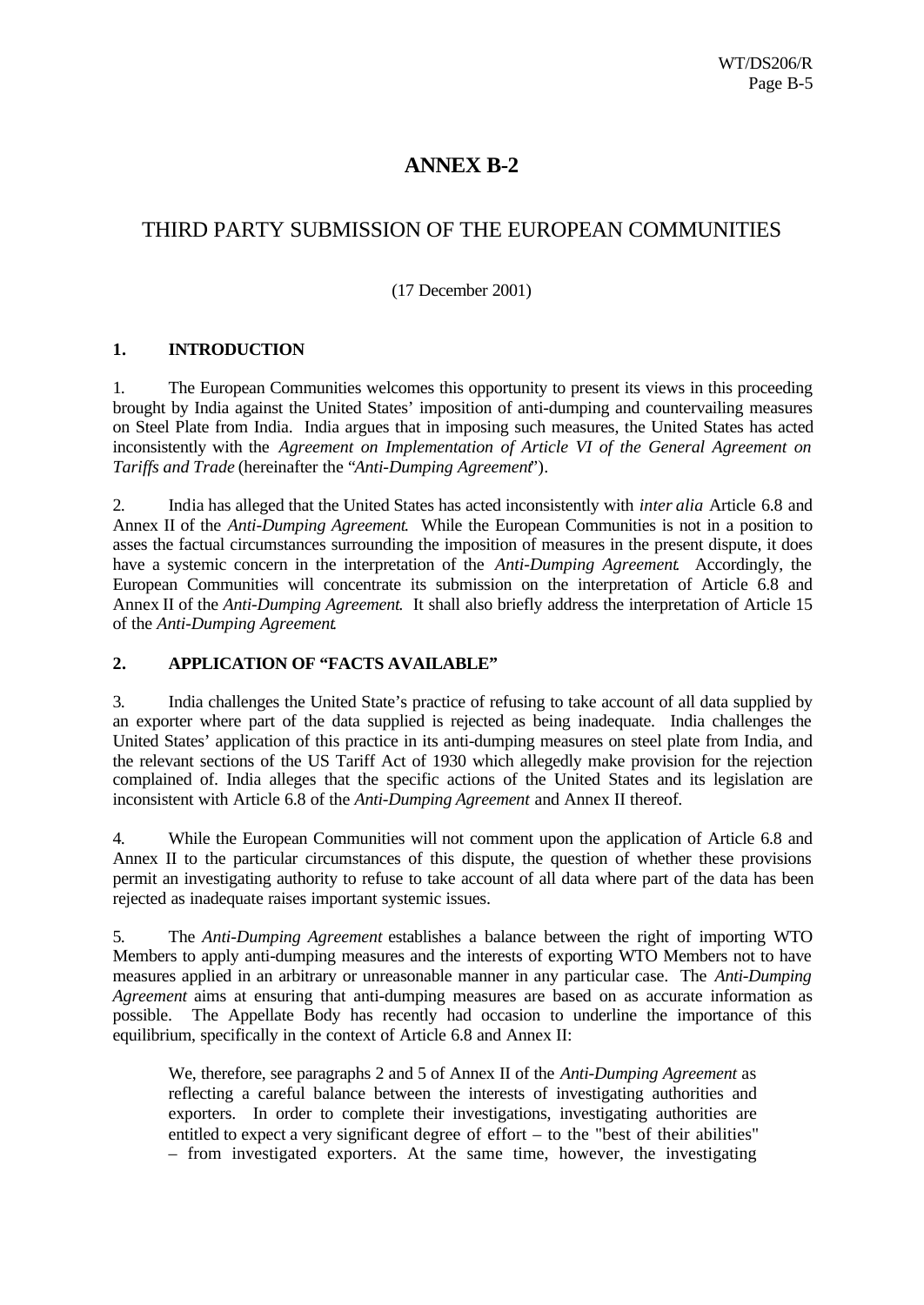l

authorities are not entitled to insist upon *absolute* standards or impose *unreasonable* burdens upon those exporters.<sup>1</sup>

6. The *Anti-Dumping Agreement* therefore, in aiming to ensure determinations are based upon as accurate information as possible, attempts to prevent investigating authorities unreasonably refusing to use data from the respondent firms but at the same time, is not designed to be manipulated by exporters (or other interested parties) in order to arrive at the best possible result. The obligation of co-operation and good faith flows in both directions.

7. The European Communities consider that neither of the interpretations posited by the main parties reflect this equilibrium. In other words, Article 6.8 and Annex II do not allow an investigating authority to establish a practice whereby all information provided can be automatically disregarded where some of the information supplied is inadequate, but neither, on the other hand, do they necessarily permit an exporter to have all data supplied taken into account<sup>2</sup>, when some of the data supplied is inadequate.

8. Paragraph 3 of Annex II sets out a number of conditions which, as interpreted by the Appellate Body, when fulfilled, obligate the investigating authority to take data into account. The Appellate Body has thus stated:

[A]ccording to paragraph 3 of Annex II, investigating authorities are directed to use information if three, and, in some circumstances, four, conditions are satisfied. In our view, it follows that if these conditions are met, investigating authorities are *not* entitled to reject information submitted, when making a determination.<sup>3</sup>

9. The use of the word "all" in paragraph 3 of Annex II, implies that any information which does meet the conditions set out therein should be taken into account. The Appellate Body's interpretation confirms that an investigating authority's ability to reject data supplied is circumscribed.

10. However, the data requested in an anti-dumping investigation, and which is necessary for a determination, cannot be seen as isolated pieces of information. Much of the data supplied is vital for determining the treatment of other information supplied and consequently the ultimate determination. Thus, for instance, it cannot be determined whether sales on the domestic market are "in the ordinary course of trade" in the sense of Article 2.2 without data on cost of production and administrative, selling and general costs.<sup>4</sup> It cannot be contemplated that a Member is required to take into account domestic sales data, when it is unable to verify that such sales have been made in the ordinary course of trade. Moreover, the duty of co-operation on the part of exporters cannot be atomised, or broken down into individual categories of information. Otherwise, an exporter might submit only the information which was favourable to its interests, and refuse to co-operate with respect to data which was unfavourable.<sup>5</sup> In such a situation, the final sentence of paragraph 7 of Annex II contemplates that non-co-operation, which leads to "relevant information" being withheld, can result in a determination which is less favourable than had co-operation occurred. Were an exporter able to

<sup>&</sup>lt;sup>1</sup> Appellate Body Report, *United States - Anti-Dumping Measures on Certain Hot-Rolled Steel Products from Japan*, WT/DS184/AB/R, adopted 23 August 2001, para.102.

 $^2$  Which meets the requirements of paragraph 3 of Annex II

<sup>3</sup> Appellate Body Report, *United States – Anti-Dumping Measures on Certain Hot-Rolled Steel Products from Japan*, WT/DS184/AB/R, adopted 23 August 2001, para. 81.

<sup>4</sup> The United States make the same point, see, First Submission of the United States, 10 December 2001, para. 77.

<sup>&</sup>lt;sup>5</sup> This scenario is also contemplated by the United States see First Submission of the United States, 10 December 2001, para. 75 and 76.